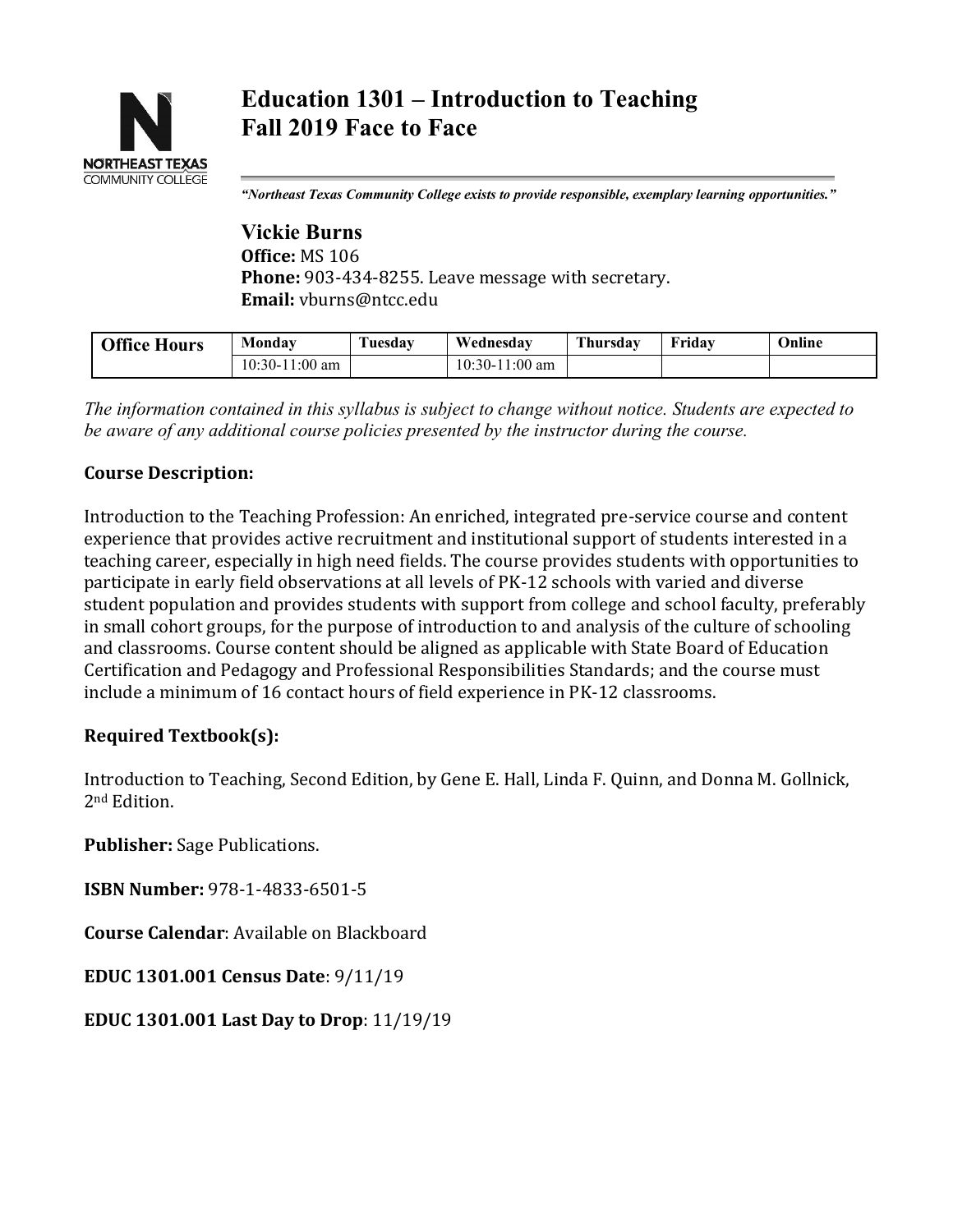# **Student Learning Outcomes:**

Upon successful completion of this course, students will:

1. Identify current issues influencing the field of education and teacher professional development.

2. Analyze the culture of schooling and classrooms from the perspectives of

language, gender, socioeconomic, ethnic, and disability-based academic diversity and equity.

3. Provide examples from classroom observations and course activities that

demonstrate understanding of educational pedagogy and professional responsibilities of teachers.

4. Evaluate personal motivations, educational philosophies, and factors related to educational career decision-making.

5. Recognize the various multiple intelligences/learning styles in order to implement instructional practices that meet the needs of all students.

# **Course Objectives:**

Objectives for each chapter are posted within the weekly modules.

## **Lectures & Discussions:**

Delivered Face to Face on Monday and Wednesday mornings 11:00 a.m. – 12:30 p.m.

## **Assignments/Exams/Evaluation/Grading Policy:**

| <b>Assignment</b>                                                                                                 | Number of                    | <b>Total Percentage</b> |  |
|-------------------------------------------------------------------------------------------------------------------|------------------------------|-------------------------|--|
| Category                                                                                                          | <b>Assignments</b>           | of Grade Per            |  |
|                                                                                                                   |                              | Category                |  |
| <b>Syllabus Quiz</b>                                                                                              | 1                            | 5%                      |  |
| <b>Weekly Assignments</b><br>Warm-Up Discussion<br><b>Board</b><br>In-Class Activity<br><b>Chapter Reflection</b> | 42<br>3 per week<br>14 weeks | 30%                     |  |
| <b>Observation Write-Up</b><br>Observation 1 (8 hr.)<br>Observation 2 (8 hr.)                                     | $\mathbf{2}$                 | 20%                     |  |
| <b>Exams</b><br>Midterm<br>Final                                                                                  | 2                            | 20%                     |  |
| <b>Lesson Presentation</b>                                                                                        | 1                            | 20%                     |  |
| <b>Portfolio</b>                                                                                                  | 1                            | 5%                      |  |
| <b>Total</b>                                                                                                      |                              | 100%                    |  |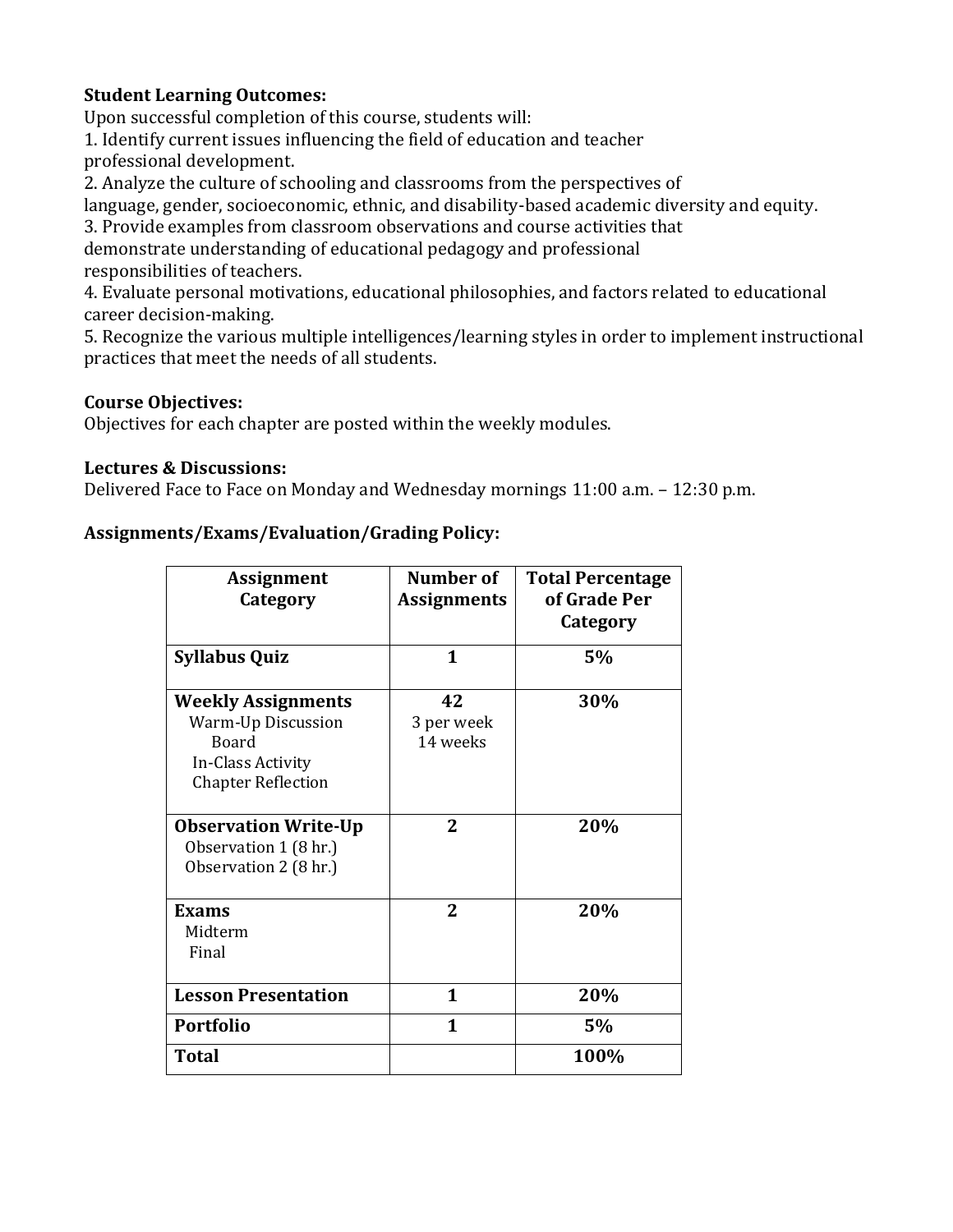## **Weekly Assignments:**

The weekly assignments for the course are organized into 3 folders – Warm-up; In-Class Activities; and After Class Reflections.

The folders should be completed in order, beginning with the Warm-Up, then In-Class Activities, and ending with After Class Reflections.

The weekly assignments count for almost half of your grade and are usually due on Sunday evenings. Late work is penalized and work more than a week late is not accepted under ordinary circumstances. Should a serious situation (serious illness, death in the family, etc.) arise, contact the instructor within the week to discuss the situation.

The Warm-Up folder contains directions for reading the chapter and a posting questions to the discussion board. After reading the chapter you will post three questions on the discussion board that you have about the chapter.

The In-Class folder contains chapter study materials, videos and/or in-class activities.

The After-Class Reflection folder contains a chapter reflection assignment. The reflection should be completed using Word, 12-point Calibri font, doubled spaced and should be approximately a page in length. A template is provided for both the chapter assignment and the chapter reflection and must be used. Access the template by clicking on the link found with the assignment. Assignments not completed on the template will not be graded and a zero will be recorded.

Grammar, punctuation, and spelling count for all assignments. Errors will lower your grade.

# **Observation Write-Ups for Field Based Experience:**

A 16-hour off-campus field-based experience is required for this course. Two summary papers and time logs are required. All documentation of the field- based experience must be completed for course credit. Documentation papers and guidelines may be found in the Field-Based Experience folder posted on the homepage.

Observations must be made in public schools.

Students are required to establish ALL contacts with the school district of choice and make ALL subsequent arrangements regarding their field experience. Students should not select a campus where they attended or where their child is currently attending.

Observations should be scheduled through the school administrator. If you are employed in a school, you may observe in the school you work in, but not in the classroom or students you are assigned to.

You are to observe the classroom, teacher, and students. You are not to interact with students or assist the teacher in instruction.

A letter of introduction is included in the observation folder as well as documents for the observations.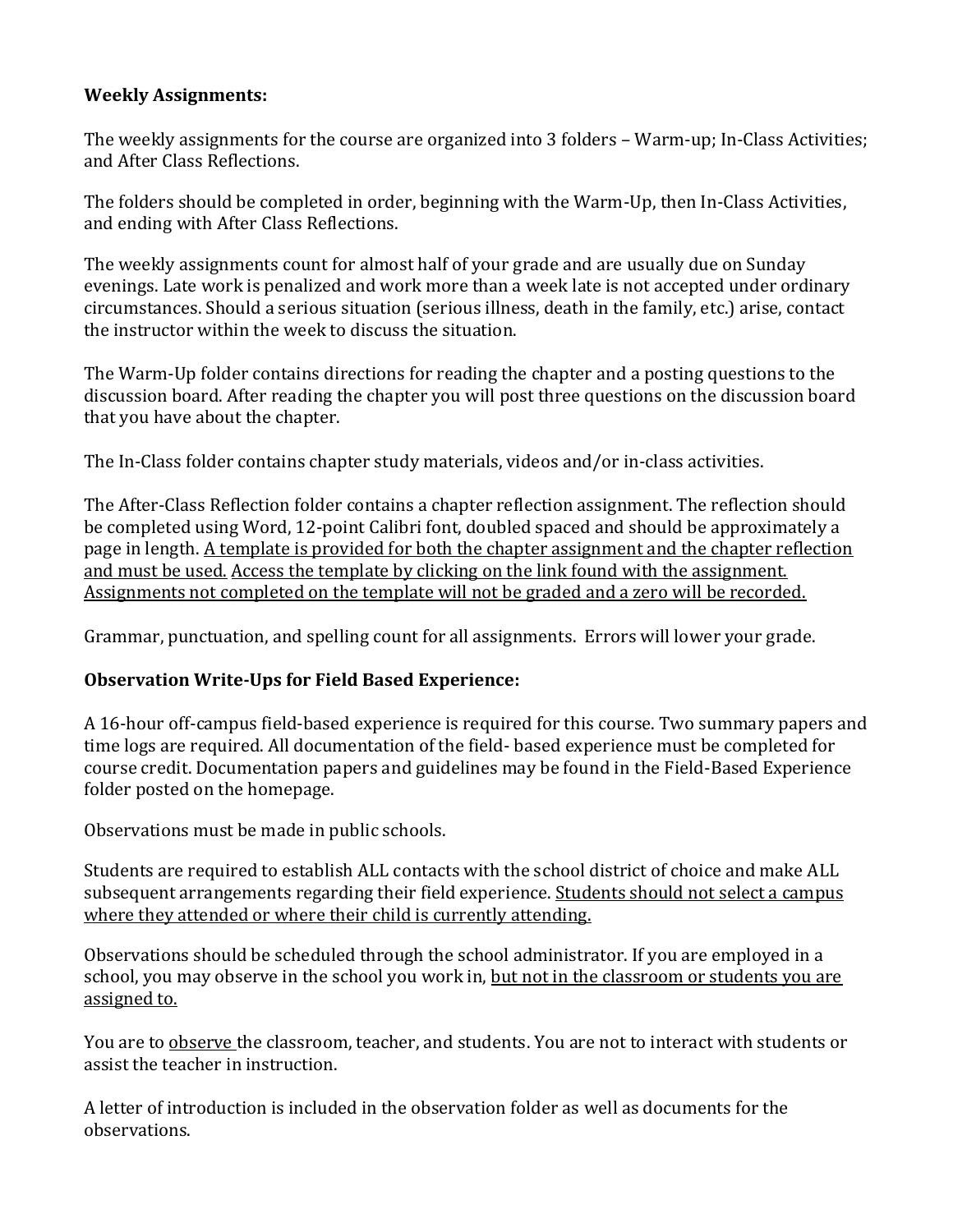16 hours of observation in a public-school classroom are required. Observe 8 hours in one classroom with one teacher, and 8 hours in a different classroom with a different teacher.

Observations are to be completed in a general education setting.

The 8-hour observations may be completed in one day, or in several shorter sessions. If you choose to do all 8 hours in one day, you may count time in the lunchroom, recess, etc.

After the first 8 hours, you will write up a summary of your visit, using the template provided. It should be double-spaced, 12-point Calibri font, in paragraph form. You must use the template. Assignments not completed on the template will not be graded and a zero will be recorded. Access the template by clicking on the link.

After the second 8 hours, you will write a second summary paper using the same format. Remember that it must be with a different teacher in a different classroom.

Grammar, punctuation, and spelling count. Errors will lower your grade.

See the calendar for due dates.

#### **Exams:**

There are 2 exams, a midterm and a comprehensive final.

See the calendar for due dates.

#### **Lesson Presentation:**

Students will write a lesson plan using either Madeline Hunter or 5E format (both are covered in class). Presentation grade will be based on the completion of the lesson plan and a 5-10 minute inclass presentation with a peer audience as students.

#### **Portfolio**:

Resume Philosophy of Education Signed Observation Time Log Observation One Observation Two Lesson Plan (presented in class)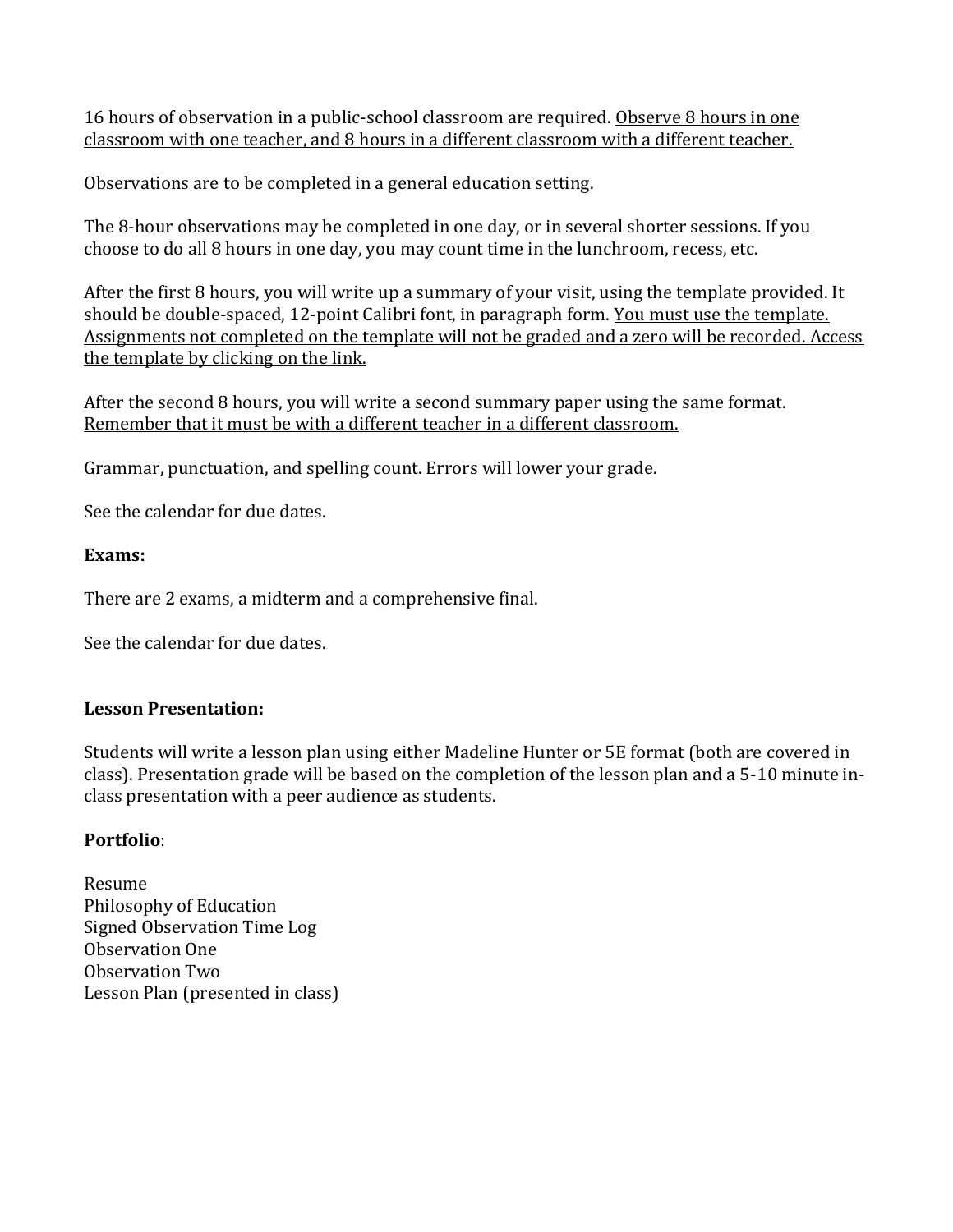## **Attendance Policy:**

Students are expected to participate in class **each week** as evidenced by completion of posted assignments and class discussion. If a student fails to participate in class on a regular, weekly basis a conference with the instructor will be necessary in order to determine if the student will continue in the class. Decisions will be made on an individual basis.

### **Student Responsibilities/Expectations:**

Course email should be checked several times per week, preferably daily, for course updates or changes.

Expect to spend 5 to 6 hours per week on weekly assignments.

Work is to be completed by the due date posted on the calendar. Work is accepted for partial credit up to one week after the due date. Assignments become unavailable and work is not accepted more than one week after the due date.

It is the student's responsibility to actively participate in class activities and discussions in order to get maximum benefit from the course.

Professional dress and conduct are mandatory for field-based experiences and on campus presentations.

Maintaining confidentiality is important when observing in classrooms during the field-based experience. Details of the experience should be discussed only in the context of the course.

It is the student's responsibility to comply with all NTCC academic honesty policies and to maintain honesty and integrity in all academic pursuits.

#### **NTCC Academic Honesty Statement:**

"Students are expected to complete course work in an honest manner, using their intellects and resources designated as allowable by the course instructor. Students are responsible for addressing questions about allowable resources with the course instructor. NTCC upholds the highest standards of academic integrity. This course will follow the NTCC Academic Honesty policy stated in the Student Handbook."

#### **Academic Ethics:**

The college expects all students to engage in academic pursuits in a manner that is beyond reproach. Students are expected to maintain complete honesty and integrity in their academic pursuit. Academic dishonesty such as cheating, plagiarism, and collusion is unacceptable and may result in disciplinary action. Refer to the student handbook for more information on this subject.

#### **ADA Statement:**

It is the policy of NTCC to provide reasonable accommodations for qualified individuals who are students with disabilities. This College will adhere to all applicable federal, state, and local laws, regulations, and guidelines with respect to providing reasonable accommodations as required to afford equal educational opportunity. It is the student's responsibility to arrange an appointment with a